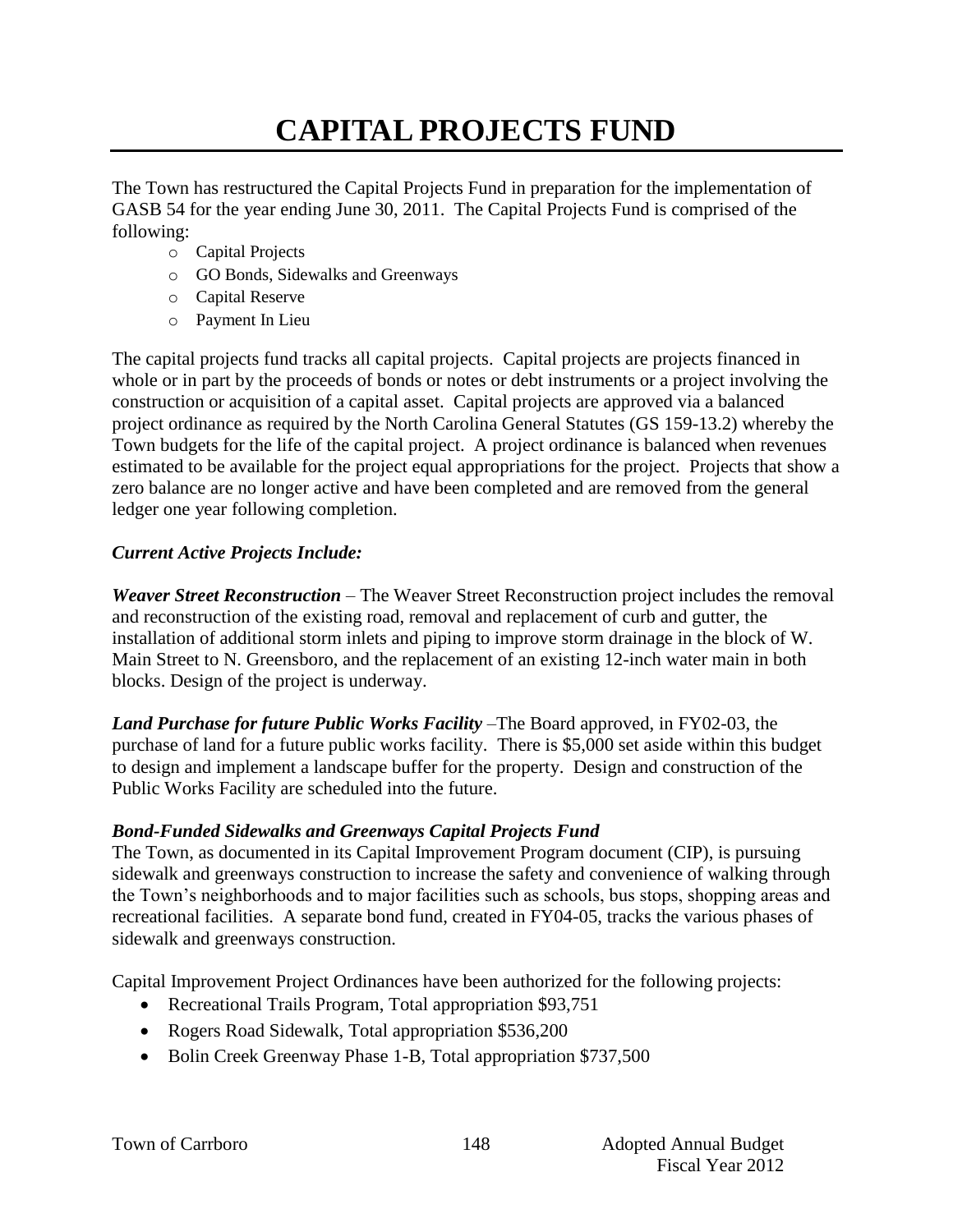#### **CAPITAL PROJECTS FUND, SUMMARY**

| <b>CAPITAL PROJECTS FUND, SUMMARY</b><br><b>REVENUE</b> |                          |                          |                                            |                                            |                                      |  |  |
|---------------------------------------------------------|--------------------------|--------------------------|--------------------------------------------|--------------------------------------------|--------------------------------------|--|--|
|                                                         | 2008-09<br><b>ACTUAL</b> | 2009-10<br><b>ACTUAL</b> | 2010-11<br><b>ADOPTED</b><br><b>BUDGET</b> | 2011-12<br><b>ADOPTED</b><br><b>BUDGET</b> | % CHANGE<br><b>2012 FROM</b><br>2011 |  |  |
| <b>BEGINNING FUND BALANCE</b>                           | (256, 135)               | 590,908                  | N/A                                        | N/A                                        | N/A                                  |  |  |
| <b>INVESTMENT EARNINGS</b>                              | 36,295                   | 10,025                   | 177,989                                    | 179,507                                    | 1%                                   |  |  |
| OTHER FINANCING SOURCES                                 | 1.552.099                | 3.401.883                | 8,197,551                                  | 8.173.228                                  | 0%                                   |  |  |
| <b>RESTRICTED INTERGOVTL REV</b>                        | 15,960                   | 58,547                   | 1,043,804                                  | 1.617.804                                  | 55%                                  |  |  |
| <b>OTHER</b>                                            | 15.012                   | 1.797                    | 98,607                                     | 286,606                                    | 191%                                 |  |  |
| <b>FUND BALANCE APPROPRIATED</b>                        |                          | 279,234                  | 176,945                                    | 176.945                                    | 0%                                   |  |  |
| <i><b>SUBTOTAL</b></i>                                  | 1,363,231                | 4,342,394                | 9,694,896                                  | 10,434,090                                 | 8%                                   |  |  |

#### *EXPENDITURES*

|                            | 2008-09<br><b>ACTUAL</b> | 2009-10<br><b>ACTUAL</b> | 2010-11<br><b>ADOPTED</b> | 2011-12<br><b>ADOPTED</b> | % CHANGE<br>2010/11 FROM |
|----------------------------|--------------------------|--------------------------|---------------------------|---------------------------|--------------------------|
|                            |                          |                          | <b>BUDGET</b>             | <b>BUDGET</b>             | 2009/10                  |
| CAPITAL PROJECTS           | 104.465                  | 1.631.969                | 5,442,851                 | 5.569.546                 | 2%                       |
| GO SIDEWALK & GREENWAYS    | 667,858                  | 196.746                  | 4,075,100                 | 4.687.599                 | 15%                      |
| CAPITAL RESERVES           | $\overline{\phantom{a}}$ | 544,806                  | 176,945                   | 176,945                   | 0%                       |
| PAYMENT IN-LIEU            |                          |                          |                           |                           | 0%                       |
| SUBTOTAL                   | 772.323                  | 2,373,521                | 9,694,896                 | 10.434.090                | 8%                       |
|                            |                          |                          |                           |                           |                          |
| <b>ENDING FUND BALANCE</b> | 590.908                  | 1.897.790                | N/A                       | N/A                       | N/A                      |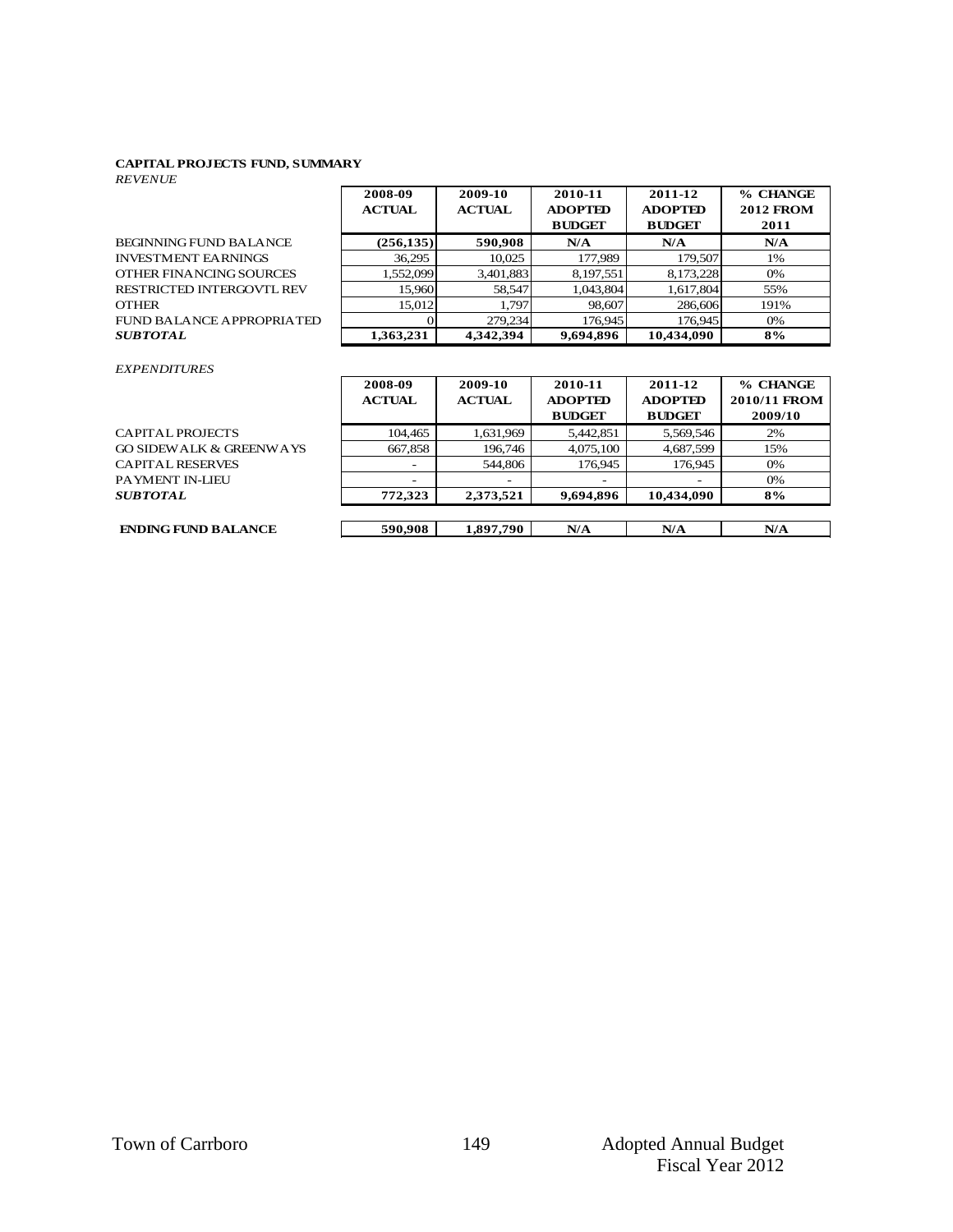### **CAPITAL PROJECTS**

## *REVENUE*

| <b>CAPITAL PROJECTS</b>          |                          |                          |                                            |                                            |                                     |
|----------------------------------|--------------------------|--------------------------|--------------------------------------------|--------------------------------------------|-------------------------------------|
| <b>REVENUE</b>                   |                          |                          |                                            |                                            |                                     |
|                                  | 2008-09<br><b>ACTUAL</b> | 2009-10<br><b>ACTUAL</b> | 2010-11<br><b>ADOPTED</b><br><b>BUDGET</b> | 2011-12<br><b>ADOPTED</b><br><b>BUDGET</b> | % CHANGE<br>2010/11 FROM<br>2009/10 |
| <b>BEGINNING FUND BALANCE</b>    | 422.411                  | 756.438                  | 2,464,956                                  | N/A                                        | N/A                                 |
| <b>INVESTMENT EARNINGS</b>       | 8.492                    | 4.887                    | 22,232                                     | -                                          | $-100%$                             |
| FUND BALANCE APPROPR             | $\overline{\phantom{a}}$ | $\overline{\phantom{0}}$ |                                            |                                            | 0%                                  |
| OTHER FINANCING SOURCES          | 430,000                  | 3,401,883                | 5,344,323                                  | 5,320,000                                  | 0%                                  |
| <b>RESTRICTED INTERGOVTL REV</b> |                          | 4.800                    | 76.296                                     | 76,296                                     | 0%                                  |
| <b>OTHER</b>                     |                          |                          |                                            | 173.250                                    | 0%                                  |
| <i><b>SUBTOTAL</b></i>           | 438,492                  | 3,411,570                | 5,442,851                                  | 5,569,546                                  | 2%                                  |

### *EXPENDITURES*

|                                  | 2008-09       | 2009-10       | 2010-11        | 2011-12        | % CHANGE     |
|----------------------------------|---------------|---------------|----------------|----------------|--------------|
|                                  | <b>ACTUAL</b> | <b>ACTUAL</b> | <b>ADOPTED</b> | <b>ADOPTED</b> | 2010/11 FROM |
|                                  |               |               | <b>BUDGET</b>  | <b>BUDGET</b>  | 2009/10      |
| LAND - PUBLIC WORKS              |               |               | 767,000        | 767,000        | 0%           |
| BUS SHELTERS                     |               |               | 76.296         | 76,296         | 0%           |
| <b>TRANSFERS</b>                 | 20,000        | 26,555.00     | 46,555         |                | $-100%$      |
| <b>WEAVER ST. RECONSTRUCTION</b> | 15,103        | 31,904        | 1,303,000      | 1.476.250      | 13%          |
| <b>FIRE STATION #2</b>           | 69,362        | 1,573,510     | 3,250,000      | 3,250,000      | 0%           |
| <i><b>SUBTOTAL</b></i>           | 104.465       | 1,631,969     | 5,442,851      | 5,569,546      | $2\%$        |
|                                  |               |               |                |                |              |
| <b>ENDING FUND BALANCE</b>       | 756.438       | 2.464.956     | N/A            | N/A            | N/A          |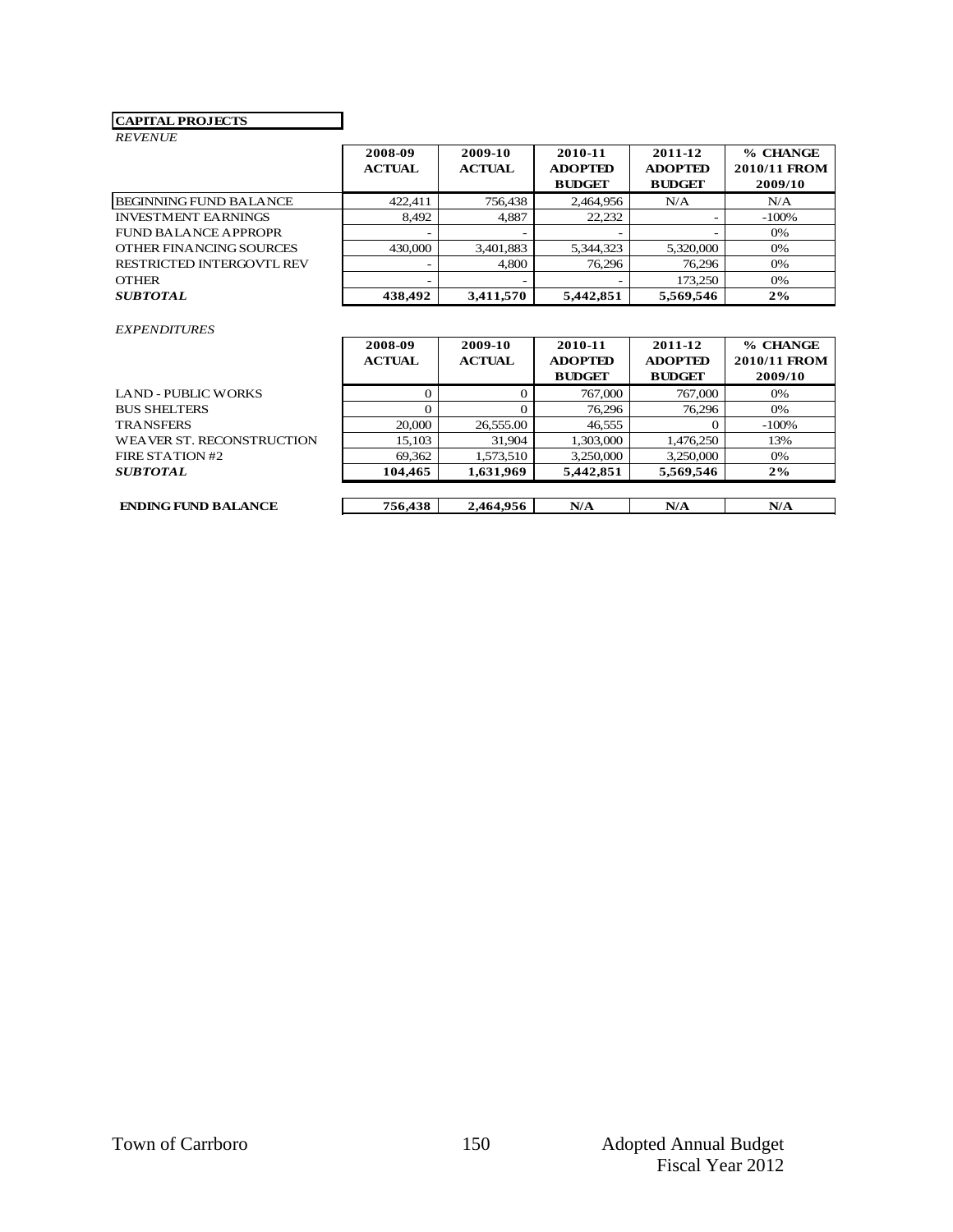| <b>GO BOND, SIDEWALK AND GREENWAYS</b> |                          |                          |                                            |                                            |                                            |
|----------------------------------------|--------------------------|--------------------------|--------------------------------------------|--------------------------------------------|--------------------------------------------|
| <b>REVENUE</b>                         | 2008-09<br><b>ACTUAL</b> | 2009-10<br><b>ACTUAL</b> | 2010-11<br><b>ADOPTED</b><br><b>BUDGET</b> | 2011-12<br><b>ADOPTED</b><br><b>BUDGET</b> | % CHANGE<br><b>2010/11 FROM</b><br>2009/10 |
| <b>BEGINNING FUND BALANCE</b>          | (1,353,291)              | (1,985,170)              | (2,127,006)                                | N/A                                        | N/A                                        |
| <b>INTEREST EARNINGS</b>               | 11.157                   | 1,163                    | 155,757                                    | 179.507                                    | 15%                                        |
| OTHER FINANCING SOURCES                | 1.000                    |                          | 2,853,228                                  | 2,853,228                                  | $0\%$                                      |
| RESTRICTED INTERGOVTL REV              | 15,960                   | 53,747                   | 967,508                                    | 1.541.508                                  | 59%                                        |
| <b>OTHER</b>                           | 7.862                    |                          | 98,607                                     | 113,356                                    | 15%                                        |
| <b>SUBTOTAL</b>                        | 35,979                   | 54,910                   | 4,075,100                                  | 4,687,599                                  | 15%                                        |
|                                        |                          |                          |                                            |                                            |                                            |
| <i><b>EXPENDITURES</b></i>             | 2008-09<br><b>ACTUAL</b> | 2009-10<br><b>ACTUAL</b> | 2010-11<br><b>ADOPTED</b>                  | 2011-12<br><b>ADOPTED</b>                  | % CHANGE<br><b>2010/11 FROM</b>            |

| <b>EXPENDITURES</b>             | 2008-09<br><b>ACTUAL</b> | 2009-10<br><b>ACTUAL</b> | 2010-11<br><b>ADOPTED</b> | 2011-12<br><b>ADOPTED</b> | % CHANGE<br>2010/11 FROM |
|---------------------------------|--------------------------|--------------------------|---------------------------|---------------------------|--------------------------|
|                                 |                          |                          | <b>BUDGET</b>             | <b>BUDGET</b>             | 2009/10                  |
| <b>MORGAN CREEK/BOLIN CREEK</b> |                          |                          |                           |                           |                          |
| <b>GREENWAY</b>                 | 67,094                   | 55,285                   | 125,000                   | 737,500                   | 490%                     |
| <b>OUAIL ROOST SIDEWALK</b>     |                          |                          | 145,999                   | 145,999                   | 0%                       |
| <b>LISA DRIVE SIDEW ALK</b>     |                          |                          | 127,800                   | 127,800                   | 0%                       |
| <b>BOLIN FOREST SIDEWALK</b>    |                          |                          | 54,901                    | 54,901                    | 0%                       |
| <b>HANNAH ST SIDEWALK</b>       |                          |                          | 210,867                   | 210,867                   | 0%                       |
| N. GREENSBORO ST SIDEWALK       |                          |                          | 348,864                   | 348,864                   | 0%                       |
| WILLIAMS ST SIDEWALK            |                          |                          | 31.555                    | 31.555                    | 0%                       |
| LLOYD ST SIDEW ALK              |                          |                          | 10,855                    | 10,855                    | 0%                       |
| JONES FERRY RD SIDEW ALK        |                          |                          | 15.918                    | 15.918                    | 0%                       |
| <b>FOWLER ST. SIDEWALK</b>      |                          |                          | 16,535                    | 16.535                    | 0%                       |
| S GREENSBORO ST SIDEWALK        |                          |                          | 43,153                    | 43,153                    | 0%                       |
| <b>ASHE/BIM SIDEWALKS</b>       |                          | 112.321                  | 327,300                   | 327,300                   | 0%                       |
| <b>ELM ST. SIDEWALK</b>         |                          | 35                       | 316,000                   | 316,000                   | 0%                       |
| PHASE IB SIDEWALK PROJECTS      | 579.961                  | 18.103                   | 1.590.571                 | 1.590.571                 | 0%                       |
| NCDOT ENHANCEMENT PROJECTS      |                          |                          | 126,849                   | 126,848                   | 0%                       |
| WILSON PARK MULTIUSE PATH       |                          |                          | 266,000                   | 266,000                   | 0%                       |
| PROFESSIONAL SVCS               | 20,803                   | 11.002                   | 73,000                    | 73,000                    | 0%                       |
| <b>MISCELLANEOUS</b>            |                          |                          | 2,000                     | 2.000                     | 0%                       |
| <b>DESIGN</b>                   |                          |                          | 1.945                     | 1.945                     | 0%                       |
| <b>TRANSFER TO CAP RES FD</b>   |                          |                          | 239,988                   | 239,988                   | 0%                       |
| <b>SUBTOTAL</b>                 | 667,858                  | 196,746                  | 4,075,100                 | 4,687,599                 | 15%                      |
|                                 |                          |                          |                           |                           |                          |
| <b>ENDING FUND BALANCE</b>      | (1,985,170)              | (2,127,006)              | N/A                       | N/A                       | N/A                      |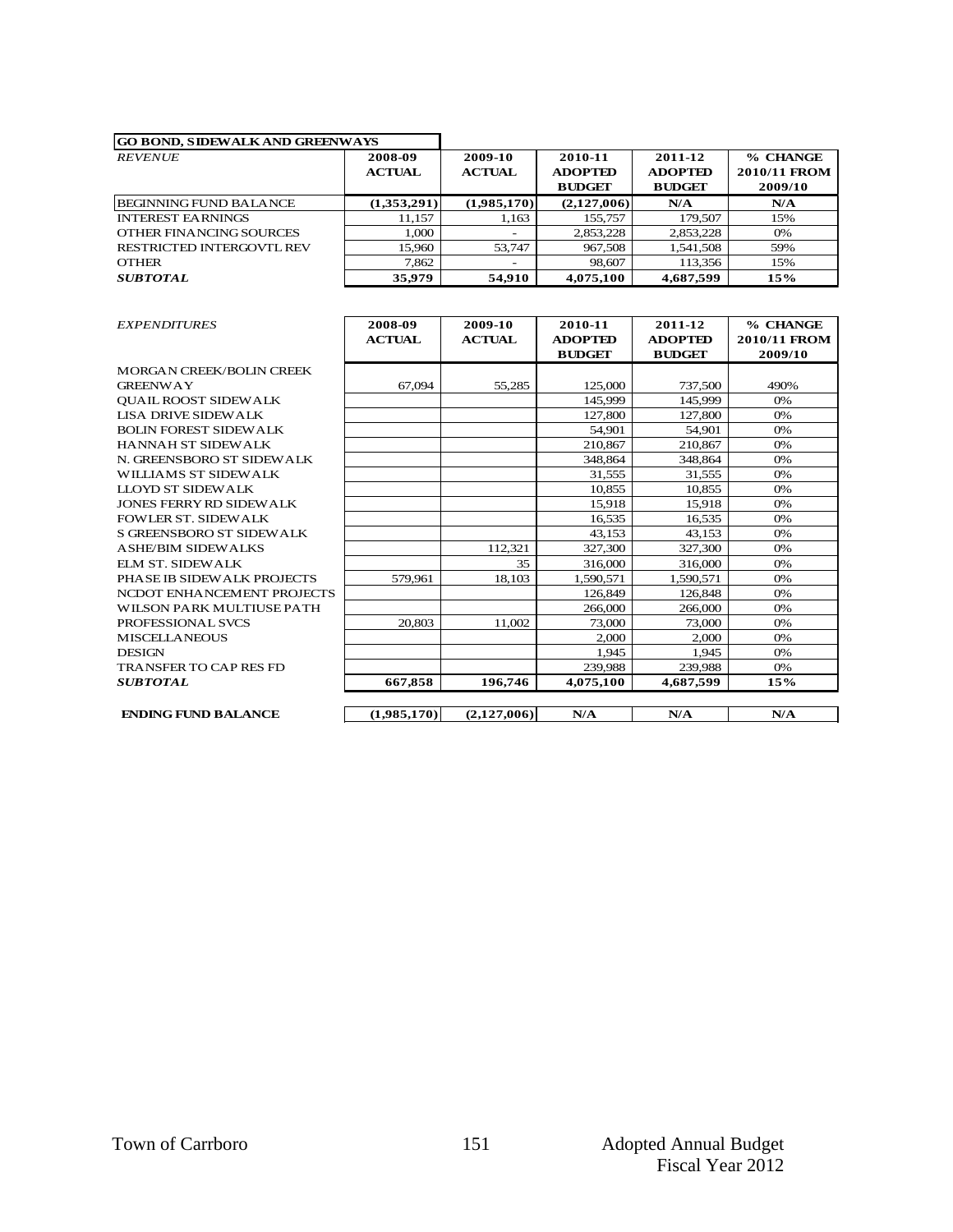# **CAPITAL RESERVE**

By North Carolina General Statutes (GS159-18), local governments may establish and maintain a capital reserve fund for any purposes for which it may issue bonds. A capital reserve fund is established via an ordinance of the board, where funds are accumulated for each purpose. The Town has set aside funds for specific purposes.

*Teal Place Sidewalk Installation - The Town of Carrboro received \$2,000 from the Teal Place Townhouse Association towards construction of the sidewalk.*

*Brewer Lane Signal Crossings – The Town has been advised to setup signal crossings on Brewer Lane.* 

*Streets – The Town sets aside reserves annually for street resurfacing.*

*Debt Service- funds set aside for future debt related to the Town's Capital Plan.* 

*PEG Funds – These are revenues transferred from the General Fund that are collected through the Time Warner Franchise. These funds support boardroom technology improvements.* 

*Weaver St. Reconstruction –Allocated reserves to support this project.*

*Rogers Road and Smith Level sidewalk projects – In FY09-10, following review of the annual CIP, the Board allocated additional reserves to support these sidewalk projects planned with the bond-funded sidewalk program.* 

*Undesignated – Reserves generated from unexpended project funds and interest earnings within the fund that are not currently designated by the Board.*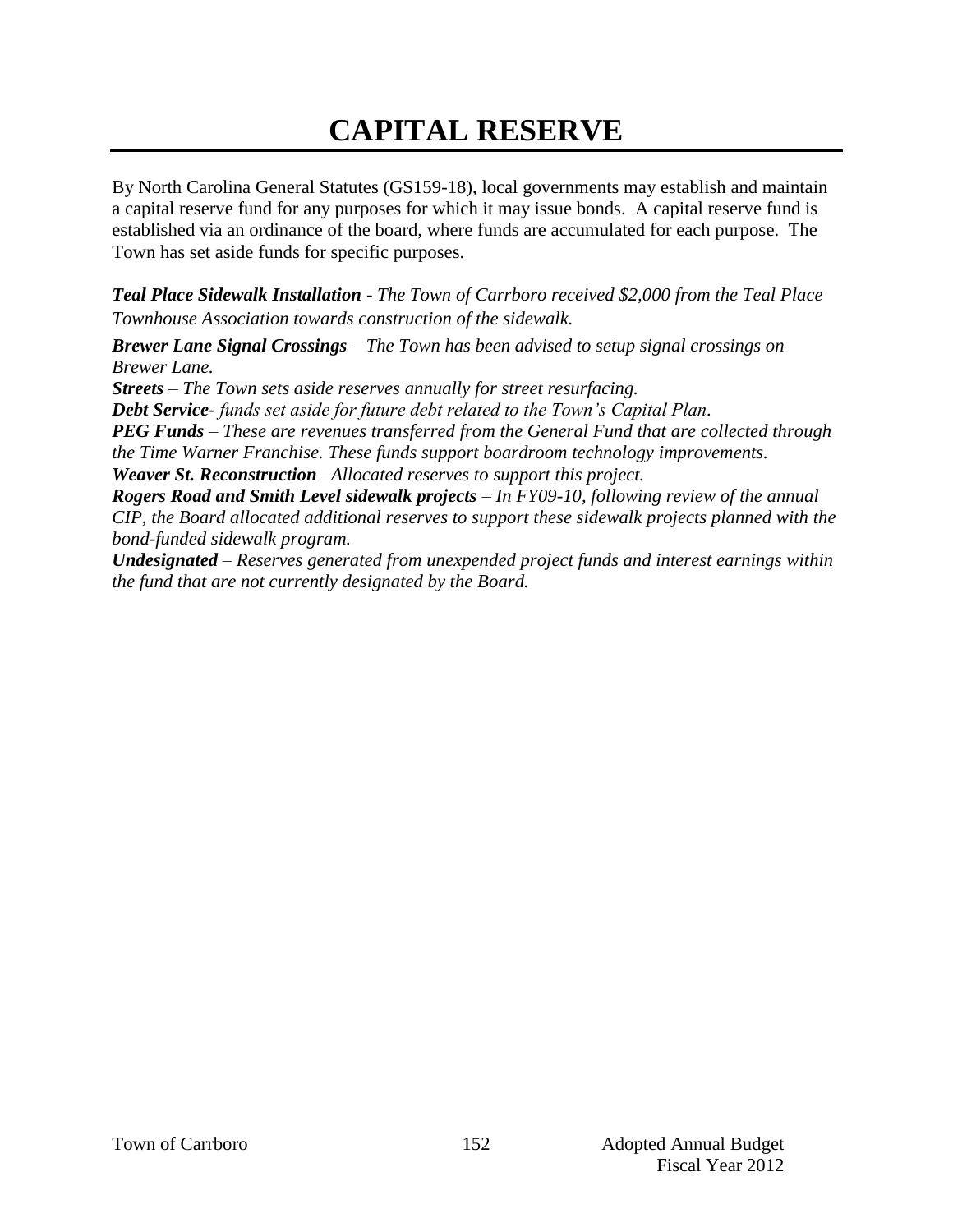| <b>CAPITAL RESERVE FUND</b>   |               |               |                |                |                  |
|-------------------------------|---------------|---------------|----------------|----------------|------------------|
| <b>REVENUE</b>                | 2008-09       | 2009-10       | 2010-11        | 2011-12        | % CHANGE         |
|                               | <b>ACTUAL</b> | <b>ACTUAL</b> | <b>ADOPTED</b> | <b>ADOPTED</b> | <b>2012 FROM</b> |
|                               |               |               | <b>BUDGET</b>  | <b>BUDGET</b>  | 2011             |
| <b>BEGINNING FUND BALANCE</b> | 539,105       | 1,676,662     | 1,416,570      | N/A            | N/A              |
| <b>INVESTMENT EARNINGS</b>    | 14.737        | 3,683         |                |                | $0\%$            |
| <b>OTHER</b>                  | 1.721         | 1.797         | ۰              | ٠              | $0\%$            |
| OTHER FINANCING SOURCES       | 1,121,099     |               |                | ۰              | $0\%$            |
| RESTRICTED INTERGOVTL REV     |               |               |                |                |                  |
| FUND BAL APPROP               | -             | 279,234       | 176,945        | 176,945        | $0\%$            |
| <b>SUBTOTAL</b>               | 1,137,557     | 284,714       | 176,945        | 176,945        | $0\%$            |

| <b>SUBTOTAL</b>           | 1,137,557     | 284,714       | 176,945        | 176,945        | $0\%$            |
|---------------------------|---------------|---------------|----------------|----------------|------------------|
|                           |               |               |                |                |                  |
| <i><b>EXPENDITURE</b></i> | 2008-09       | 2009-10       | 2010-11        | 2011-12        | % CHANGE         |
|                           | <b>ACTUAL</b> | <b>ACTUAL</b> | <b>ADOPTED</b> | <b>ADOPTED</b> | <b>2012 FROM</b> |
|                           |               |               | <b>BUDGET</b>  | <b>BUDGET</b>  | 2011             |
| OTHER FINANCING SOURCES   |               | 544.806       | 176.945        | 176,945        | $0\%$            |
| <b>SUBTOTAL</b>           |               | 544,806       | 176,945        | 176,945        | $0\%$            |
|                           |               |               |                |                |                  |

## **ENDING FUND BALANCE** 1,676,662 1,416,570 **N/A N/A N/A N/A**

| <b>RESERVES AVL FOR:</b>        | 6/30/2009 | 6/30/2010 | 6/30/2011 | 6/30/2012 |
|---------------------------------|-----------|-----------|-----------|-----------|
| <b>TEAL PLACE SIDEWALK</b>      |           |           |           |           |
| <b>INSTALLATION</b>             | 2,000     | 2,000     | 2,000     | 2,000     |
|                                 |           |           |           |           |
| BREWER LANE SIGNAL CROSSINGS    | 15,000    | 15,000    | 15,000    | 15,000    |
| <b>STREETS</b>                  | 453,531   | 150,510   | 451,190   | 451,190   |
| <b>WEAVER ST RECONSTRUCTION</b> |           | 370.117   | 370.117   | 196,867   |
| PEG FUNDS FOR BOARD ROOM        |           |           |           |           |
| <b>EOUIPMENT</b>                | 6,099     | 18,099    | 30,099    | 42,099    |
| SMITH LEVEL ROAD SIDEWALKS,     |           |           |           |           |
| <b>LOCAL MATCH</b>              |           |           | 207,000   | 207,000   |
| ROGERS ROAD SIDEWALK            |           |           | 143,823   | 143,823   |
| <b>DEBT SERVICE</b>             | 50,868    | 50,868    |           |           |
| <b>MISC CAPITAL PROJECTS</b>    | 19,776    | 5,742     |           |           |
| <b>UNDESIGNATED</b>             | 1,129,388 | 804,234   | 172,894   | 172,894   |
| <b>TOTAL RESERVES</b>           | 1,676,662 | 1,416,570 | 1,392,123 | 1,230,873 |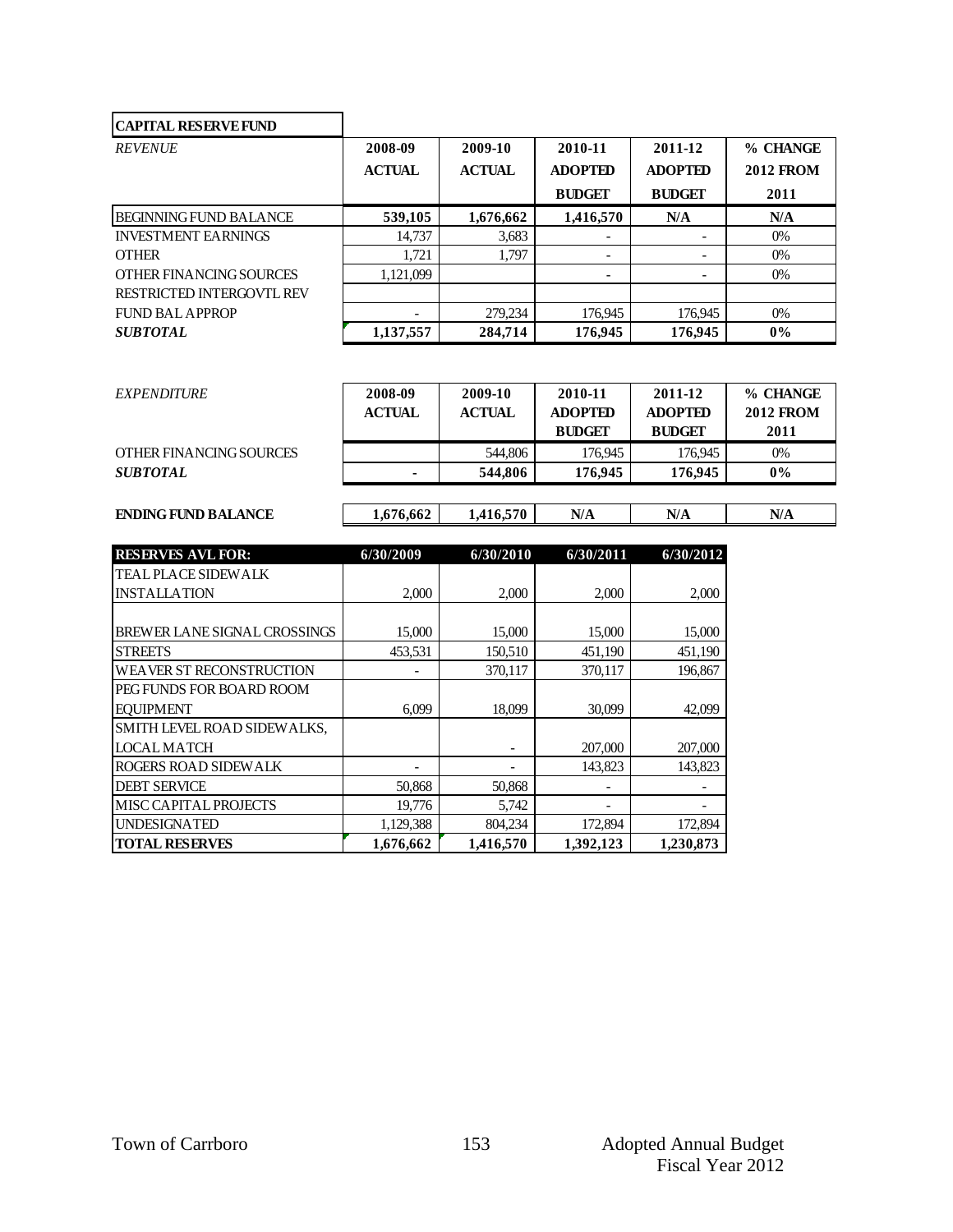# **PAYMENT IN LIEU RESERVE**

The Payment-in-Lieu Reserve Fund was established in 1985. Developers whose residential developments are required to provide on-site active recreational areas and open space areas may choose to make a payment-in-lieu of providing such facilities with Town approval.

These funds are held in reserve for one of four geographically defined quadrants of the town (where the residential development is located) for use in acquisition and development of recreational facilities, present or future. A requisite of the payment use is that the improvement be reasonably expected to serve the subdivision from which the payment was made.

To date, the payment-in-lieu fund has supported two major recreational efforts. Within the Central quadrant, the Town has used payment-in-lieu funds to purchase land on Hillsborough Road for a neighborhood park. Funds in the North quadrant subsidized the cost of designing soccer fields at the Smith Middle School – a collaborative intergovernmental effort with the Chapel Hill-Carrboro School System.

The project budget for these projects is located in the Capital Projects Fund.